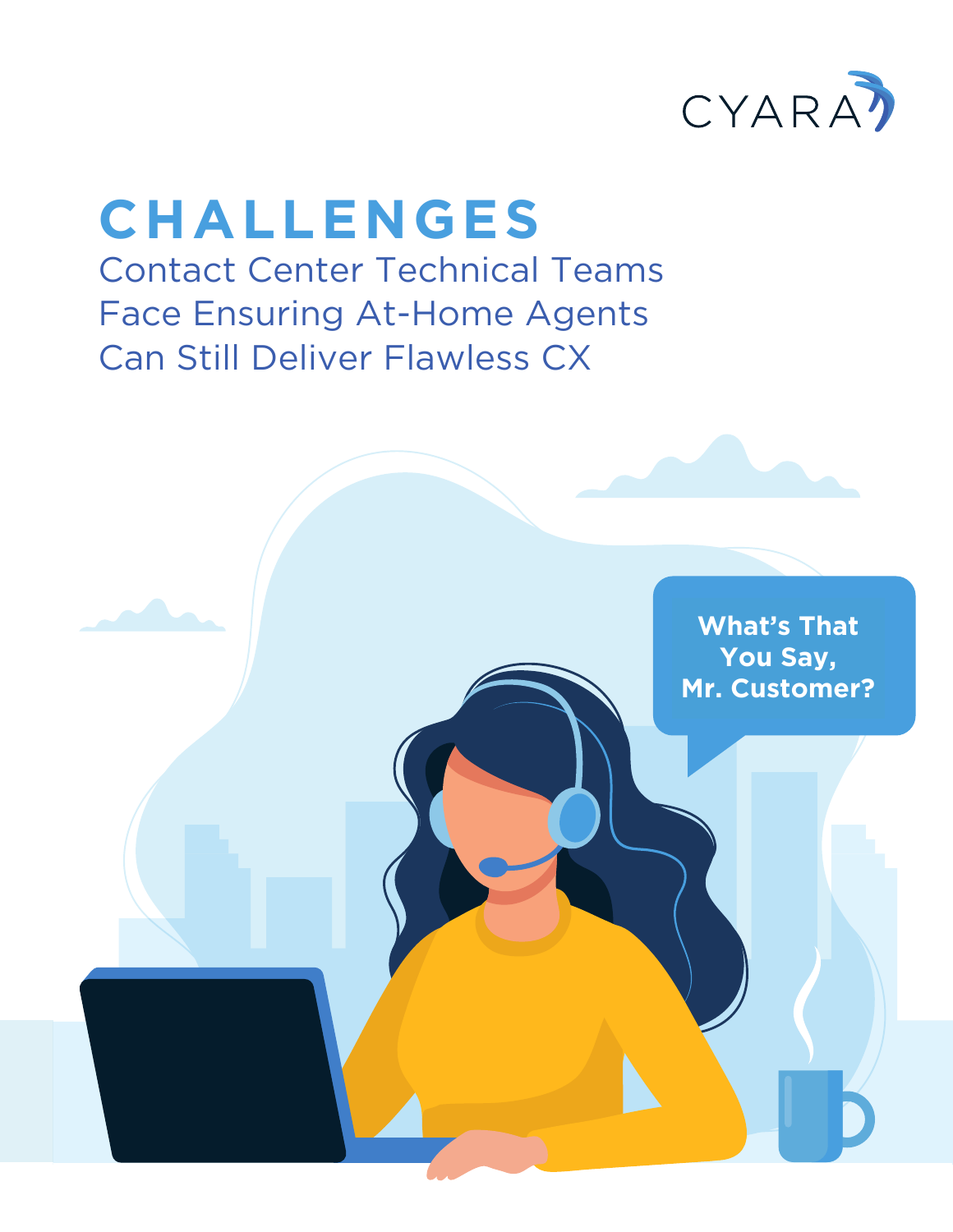#### **There are many benefits to a traditional, in-house call center setup, including:**

- Direct access to agents
- Control over technical work environment (hardware, software, network stability, etc)
- Ease in providing training and technical support to agents who are experiencing voice quality and connectivity issues





But in today's world, virtual call centers are on the rise. The business and agent benefits to this work model are too many to list, but do include heavy hitters, like cost savings, greater operational efficiency, flexibility, lowerpressure work environments leading to happier employees and lower agent turnover, from things like, for example, a global pandemic.

For these reasons, many call center agents are now working from home. But how does this impact the technical teams supporting agents through IT issues that affect CX? With agents spread all over the country - or world providing first-line and more in-depth support is significantly more complex.

### When Agents Reported Trouble Hearing Customers...



#### **ON-PREMISE Tech Support Involves:**

- Running a series of practiced checks at agent's cubicle:
	- Hardware (headset, mic)
	- Software
	- Network & ISP
- Diagnosing the source of issue causing jitter, packet loss, latency and other voice quality issues
- Resolving the issues

Contact center technical & Operational teams are reporting that this new process can take from **2 – 8 hours PER ISSUE**



#### **AT-HOME AGENT Tech Support Involves:**

- Reviewing tickets submitted and assessing included information (often missing details, context, and data necessary for effective root-cause analysis)
- Contacting the agent for further data gathering (meanwhile the agent can't take calls with customers)
- Aggregating gathered information and then assess possible root-causes – a process that's highly inconsistent, undocumented, and likely approached differently by IT teams, further contributing to inconsistent results
- Working with agent to, if necessary, replicate the issues in order to determine resolution path
- Resolving the issues, or in many cases, give technical direction to agent on what to try in order to fix the problem

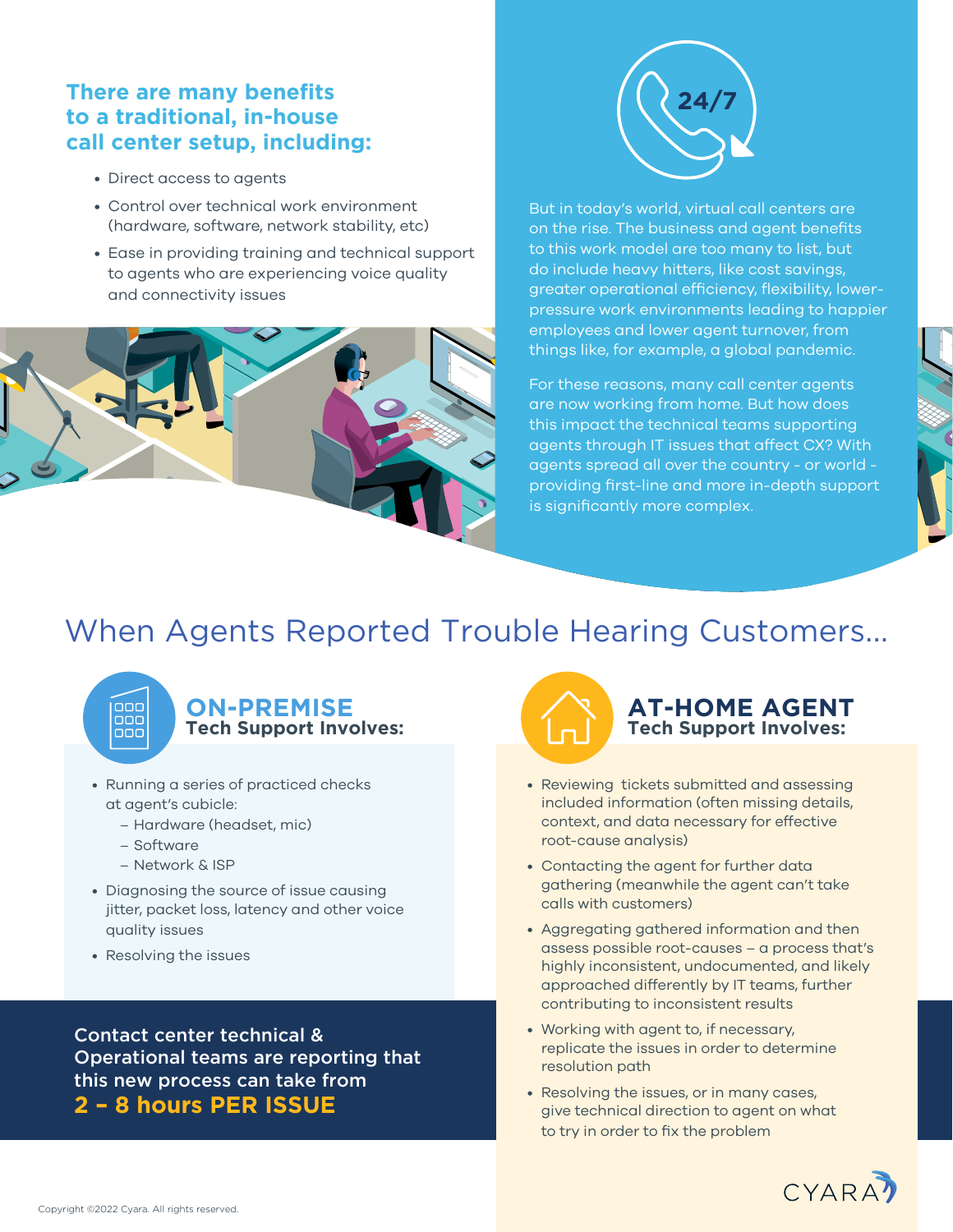



Create a custom playbook of things to try that agents can use as a first-attempt resolution for more common sources of voice quality/ connection issues



Host a series of training sessions focused on basic troubleshooting techniques, like hardware checks and software updates



If possible, dedicate a subset of your technical team to run a help desk specifically for connectivity and application troubleshooting for work-at-home agents to help mitigate the risk of losing productivity as employees struggle to solve simple and/or complex issues with their systems.

## **MUST-HAVE:**

McIntosh & Associates, one of the leading Call Center Consulting firms focused on customer experience and operational excellence, [advises that call centers](https://www.mcintoshassociates.com/covid-guidance-for-contact-centers/)  [with full- or part-time work-at-home agents invest in a remote call monitoring](https://www.mcintoshassociates.com/covid-guidance-for-contact-centers/)  [solution](https://www.mcintoshassociates.com/covid-guidance-for-contact-centers/) to ensure that agents have the technical support necessary to remain as efficient and effective as possible.